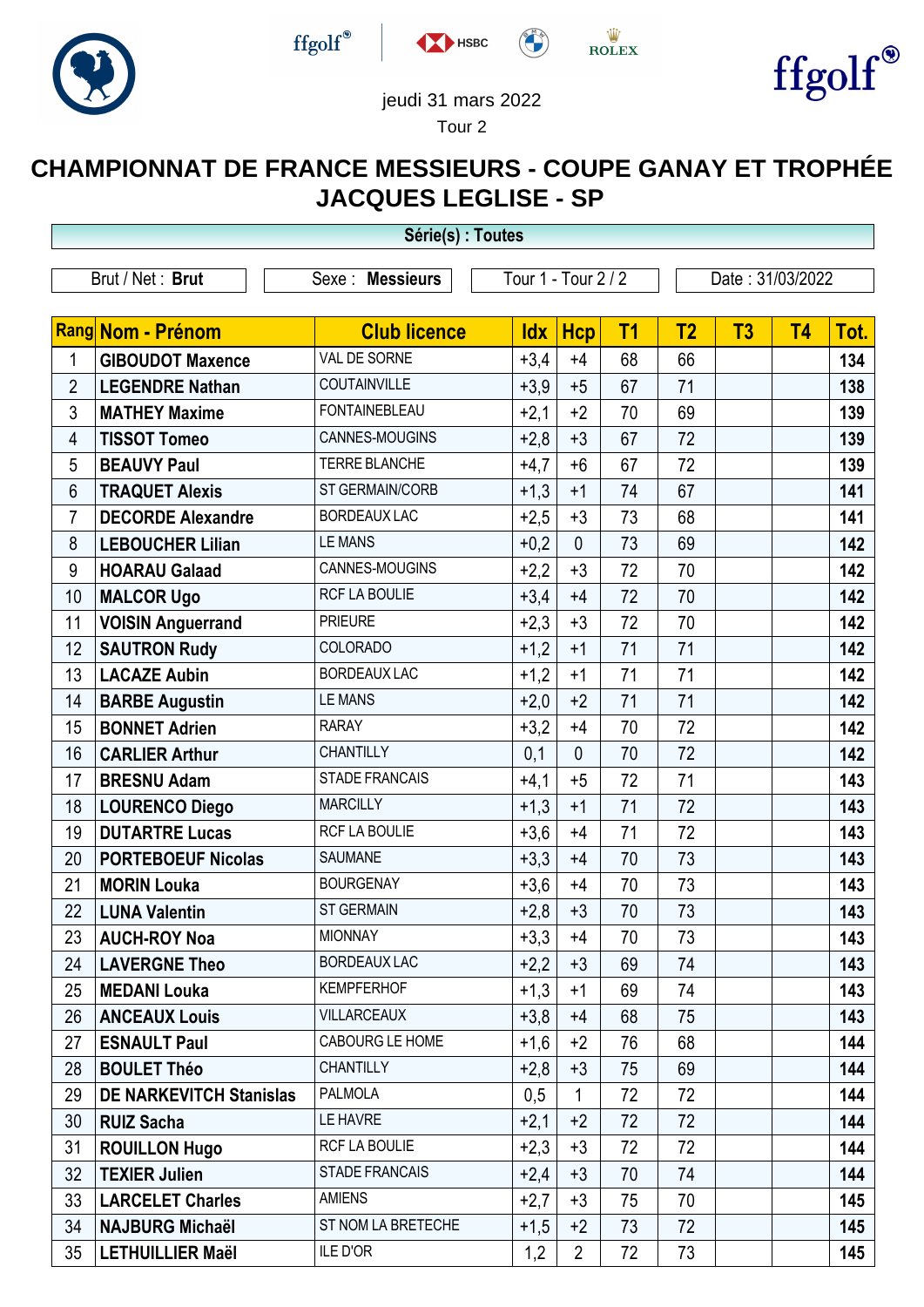|    | Rang Nom - Prénom                         | <b>Club licence</b>      | <b>Idx</b> | <b>Hcp</b>   | T1 | T <sub>2</sub> | T <sub>3</sub> | <b>T4</b> | Tot. |
|----|-------------------------------------------|--------------------------|------------|--------------|----|----------------|----------------|-----------|------|
| 36 | <b>NOEL Paul</b>                          | LACANAU ARDILOUSE        | $+3,1$     | $+4$         | 71 | 74             |                |           | 145  |
| 37 | <b>CHARON Heikki</b>                      | PARIS COUNTRY            | $+0,5$     | $\mathbf{0}$ | 71 | 74             |                |           | 145  |
| 38 | <b>BARJON Louis</b>                       | <b>MEDOC</b>             | $+1,7$     | $+2$         | 70 | 75             |                |           | 145  |
| 39 | <b>GARCIA Pierre</b>                      | <b>NIVELLE</b>           | $+1,2$     | $+1$         | 79 | 67             |                |           | 146  |
| 40 | <b>LAM Maxime</b>                         | PARIS COUNTRY            | $+1,3$     | $+1$         | 71 | 75             |                |           | 146  |
| 41 | <b>ROUSSET Jacques</b>                    | ILE D'OR                 | 1,0        | $\mathbf{1}$ | 76 | 71             |                |           | 147  |
| 42 | <b>BOBO-LLORET Rafael</b>                 | CANNES-MOUGINS           | $+1,7$     | $+2$         | 74 | 73             |                |           | 147  |
| 43 | <b>GULINO Pierre</b>                      | SEIGNOSSE                | $+1,5$     | $+2$         | 72 | 75             |                |           | 147  |
| 44 | <b>DOSIERE Marius</b>                     | LA PREE LA ROCHELLE      | $+1,6$     | $+2$         | 72 | 75             |                |           | 147  |
| 45 | <b>FERCHAUD Hermes</b>                    | CASTELJALOUX             | $+3,3$     | $+4$         | 71 | 76             |                |           | 147  |
| 46 | <b>MERCIE DE SOULTRAIT Alari BIARRITZ</b> |                          | $+4,3$     | $+5$         | 71 | 76             |                |           | 147  |
| 47 | <b>FERRANDO Yann</b>                      | <b>TOULOUSE</b>          | $+2,0$     | $+2$         | 74 | 74             |                |           | 148  |
| 48 | <b>STRACHAN Darren</b>                    | <b>PREISCH</b>           | $+1,5$     | $+2$         | 73 | 75             |                |           | 148  |
| 49 | <b>LE BRUN Tim</b>                        | <b>FRESLONNIERE</b>      | $+0,7$     | $+1$         | 72 | 76             |                |           | 148  |
| 50 | <b>FRANQUET Paul</b>                      | ST NOM LA BRETECHE       | $+2,2$     | $+3$         | 72 | 76             |                |           | 148  |
| 51 | <b>AUTRAN Gaspard</b>                     | <b>TOURAINE</b>          | 0,3        | $\mathbf{0}$ | 71 | 77             |                |           | 148  |
| 52 | <b>DE HERRYPON Tom</b>                    | ST NOM LA BRETECHE       | 0,9        | $\mathbf{1}$ | 70 | 78             |                |           | 148  |
| 53 | <b>MONTAGNE Mathieu</b>                   | CANNES-MOUGINS           | $+2,1$     | $+2$         | 70 | 78             |                |           | 148  |
| 54 | <b>DE BONO Geoffrey</b>                   | <b>PALMOLA</b>           | 0,1        | $\mathbf{0}$ | 68 | 80             |                |           | 148  |
| 55 | <b>LABADIE-DESTENAVES Faus BIARRITZ</b>   |                          | $+1,4$     | $+2$         | 81 | 68             |                |           | 149  |
| 56 | <b>BACHELIER Antoine</b>                  | RCF LA BOULIE            | $+1,9$     | $+2$         | 77 | 72             |                |           | 149  |
| 57 | <b>BUTTARAZZI Romain</b>                  | CAMPAGNE                 | $+2,5$     | $+3$         | 77 | 72             |                |           | 149  |
| 58 | <b>LEMEE Antoine</b>                      | RENNES ST JACQUES        | $+1,3$     | $+1$         | 75 | 74             |                |           | 149  |
| 59 | <b>POIVRE D'ARVOR Joachim</b>             | SAINT CLOUD              | $+1,5$     | $+2$         | 74 | 75             |                |           | 149  |
| 60 | <b>ANGER Elliot</b>                       | ST DONAT                 | $+1,9$     | $+2$         | 74 | 75             |                |           | 149  |
| 61 | <b>BUISSON Thomas</b>                     | MEDOC                    | $+3,0$     | $+3$         | 74 | 75             |                |           | 149  |
| 62 | <b>POUPAERT Lucas</b>                     | <b>CASTELJALOUX</b>      | $+0,3$     | $\mathbf{0}$ | 73 | 76             |                |           | 149  |
| 63 | <b>GUERIN-POZZALO Ylan</b>                | AIX LES BAINS            | $+3,6$     | $+4$         | 73 | 76             |                |           | 149  |
| 64 | <b>BAILO Octave</b>                       | <b>MIONNAY</b>           | $+2,1$     | $+2$         | 73 | 76             |                |           | 149  |
| 65 | MARQUEZ CARRASCO Migue HOSSEGOR           |                          | $+1,2$     | $+1$         | 69 | 80             |                |           | 149  |
| 66 | <b>MONTAGNE Adrien</b>                    | <b>MANVILLE</b>          | 1,0        | 1            | 78 | 72             |                |           | 150  |
| 67 | <b>LASSEQUIN Matisse</b>                  | RCF LA BOULIE            | 1,0        | $\mathbf{1}$ | 76 | 74             |                |           | 150  |
| 68 | <b>DE REU Jules</b>                       | <b>BARRIERE LA BAULE</b> | $+1,6$     | $+2$         | 76 | 74             |                |           | 150  |
| 69 | <b>LEGENTIL Romain</b>                    | CASTELJALOUX             | 0,1        | $\mathbf 0$  | 72 | 78             |                |           | 150  |
| 70 | <b>METAYER Benoist</b>                    | <b>GUERANDE</b>          | $+0,5$     | $\mathbf{0}$ | 72 | 78             |                |           | 150  |
| 71 | <b>BOIS Henri</b>                         | <b>LE MANS</b>           | 2,2        | 3            | 81 | 70             |                |           | 151  |
| 72 | <b>BENCHELEF Alexis</b>                   | RCF LA BOULIE            | 0,4        | $\mathbf{1}$ | 78 | 73             |                |           | 151  |
| 73 | <b>ENGEL Martin</b>                       | <b>MANVILLE</b>          | $+2,3$     | $+3$         | 77 | 74             |                |           | 151  |
| 74 | <b>SEBILLOT Ilan</b>                      | <b>NANTES VIGNEUX</b>    | $+0,3$     | $\mathbf{0}$ | 76 | 75             |                |           | 151  |
| 75 | <b>MARX Léonard</b>                       | <b>CHIBERTA</b>          | $+1,7$     | $+2$         | 76 | 75             |                |           | 151  |
| 76 | <b>TIBERI Quentin</b>                     | TERRE BLANCHE            | $+0,6$     | $+1$         | 76 | 75             |                |           | 151  |
| 77 | <b>COLOMBEL Thomas</b>                    | <b>MARCILLY</b>          | $+0,1$     | $\mathbf{0}$ | 74 | 77             |                |           | 151  |
| 78 | <b>ARCHER Théophile</b>                   | <b>LES ORMES</b>         | 0,3        | $\mathbf{0}$ | 74 | 77             |                |           | 151  |
| 79 | <b>LINEL Joseph</b>                       | <b>BIARRITZ</b>          | $+1,9$     | $+2$         | 74 | 77             |                |           | 151  |
| 80 | <b>CERETO Edouard</b>                     | ST NOM LA BRETECHE       | $+3,2$     | $+4$         | 74 | 77             |                |           | 151  |
| 81 | <b>ANDRIEUX Arthur</b>                    | CASTELJALOUX             | 0,1        | $\mathbf 0$  | 73 | 78             |                |           | 151  |